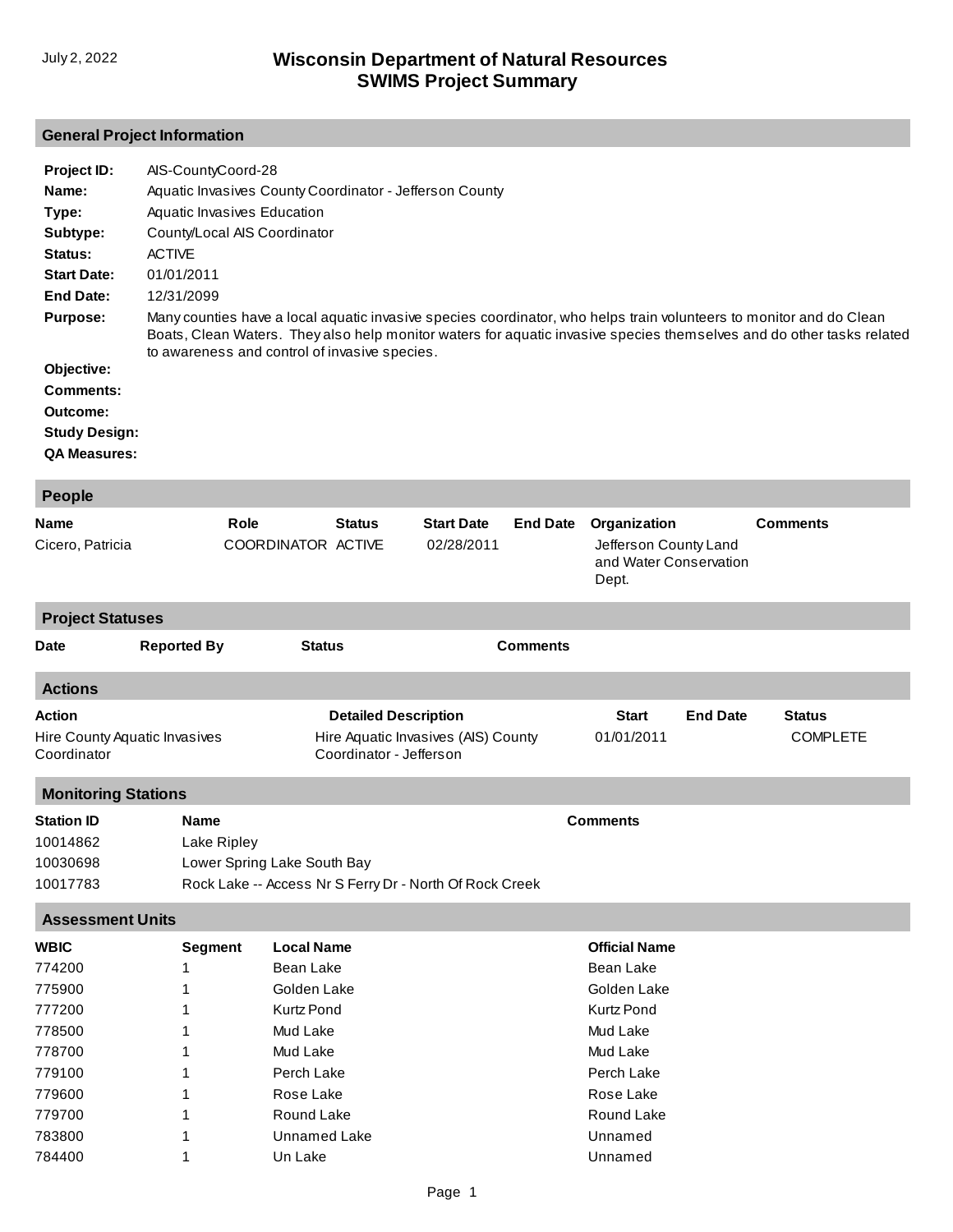| WBIC   | <b>Segment</b> | <b>Local Name</b>                            | <b>Official Name</b>    |
|--------|----------------|----------------------------------------------|-------------------------|
| 784500 | 1              | Unnamed Lake (T08nr15es09)                   | Lake Victoria           |
| 784600 | 1              | Unnamed Lake (T08nr015es09)                  | Heiden Pond             |
| 788200 | 1              | Un Spring                                    | Un Spring               |
| 788800 | 5              | <b>Rock River</b>                            | <b>Rock River</b>       |
| 788800 | 6              | <b>Rock River</b>                            | Rock River              |
| 788800 | 7              | <b>Rock River</b>                            | <b>Rock River</b>       |
| 808700 | 1              | Lake Koshkonong                              | Lake Koshkonong         |
| 808800 | 2              | Upper Koshkonong                             | Koshkonong Creek        |
| 808800 | 3              | Lower Koshkonong Creek                       | Koshkonong Creek        |
| 809100 | 1              | Un Lake                                      | Unnamed                 |
| 809500 | 1              | Outlet of Lake Ripley                        | Unnamed                 |
| 809600 | 1              | Lake Ripley                                  | Lake Ripley             |
| 809600 | 2              | Lake Ripley Beach                            | Lake Ripley             |
| 809700 | 1              | Inlet of Lake Ripley                         | Unnamed                 |
| 809800 | 1              | Hope Lake                                    | Hope Lake               |
| 809900 | 1              | Zeloski Marsh Main Ditch                     | Unnamed                 |
| 809900 | 2              | Zeloski Marsh Main Ditch to Koshkonong Creek | Unnamed                 |
| 812350 | 1              | Unnamed Stream                               | Unnamed                 |
| 812600 | 1              | <b>Otter Creek</b>                           | <b>Otter Creek</b>      |
| 812900 | 1              | <b>Unnamed Creek</b>                         | Unnamed                 |
| 813000 | 1              | <b>Unnamed Stream</b>                        | Unnamed                 |
| 813100 | 1              | <b>Red Cedar Lake</b>                        | <b>Red Cedar Lake</b>   |
| 813300 | 1              | Allen Creek                                  | Allen Creek             |
| 813400 | 1              | Local Water                                  | Unnamed                 |
| 813500 | 3              | <b>Bark River</b>                            | <b>Bark River</b>       |
| 813500 | 4              | <b>Bark River</b>                            | <b>Bark River</b>       |
| 813500 | 5              | <b>Bark River</b>                            | <b>Bark River</b>       |
| 813700 | 1              | Un Lake                                      | Unnamed                 |
| 813800 | 1              | <b>Unnamed Stream</b>                        | Unnamed                 |
| 813900 | 1              | <b>Whitewater Creek</b>                      | <b>Whitewater Creek</b> |
| 814000 | 1              | Galloway Creek                               | Galloway Creek          |
| 814200 | 1              | <b>Unnamed Stream</b>                        | Unnamed                 |
| 814600 | 1              | Local Water                                  | Unnamed                 |
| 814800 | 1              | <b>Unnamed Stream</b>                        | Unnamed                 |
| 817000 | 1              | <b>Unnamed Stream</b>                        | Unnamed                 |
| 817200 | 1              | Un Spring                                    | Un Spring               |
| 817300 | 1              | Un Spring                                    | Un Spring               |
| 817600 | 1              | Scuppernong River                            | Scuppernong River       |
| 817600 | 5              | Scuppernong River                            | Scuppernong River       |
| 817800 | 1              | <b>Steel Brook</b>                           | <b>Steel Brook</b>      |
| 817800 | 2              | Steel Brook                                  | Steel Brook             |
| 817800 | 4              | Steel Brook                                  | <b>Steel Brook</b>      |
| 817900 | 1              | Local Water                                  | Unnamed                 |
| 818200 | 1              | Unnamed Trib to Steel Brook                  | Unnamed                 |
| 818400 | 1              | <b>Unnamed Stream</b>                        | Unnamed                 |
| 819100 | 1              | <b>Spring Creek</b>                          | <b>Spring Creek</b>     |
| 819400 | 1              | Local Water                                  | Unnamed                 |
| 819600 | 1              | Local Water                                  | Unnamed                 |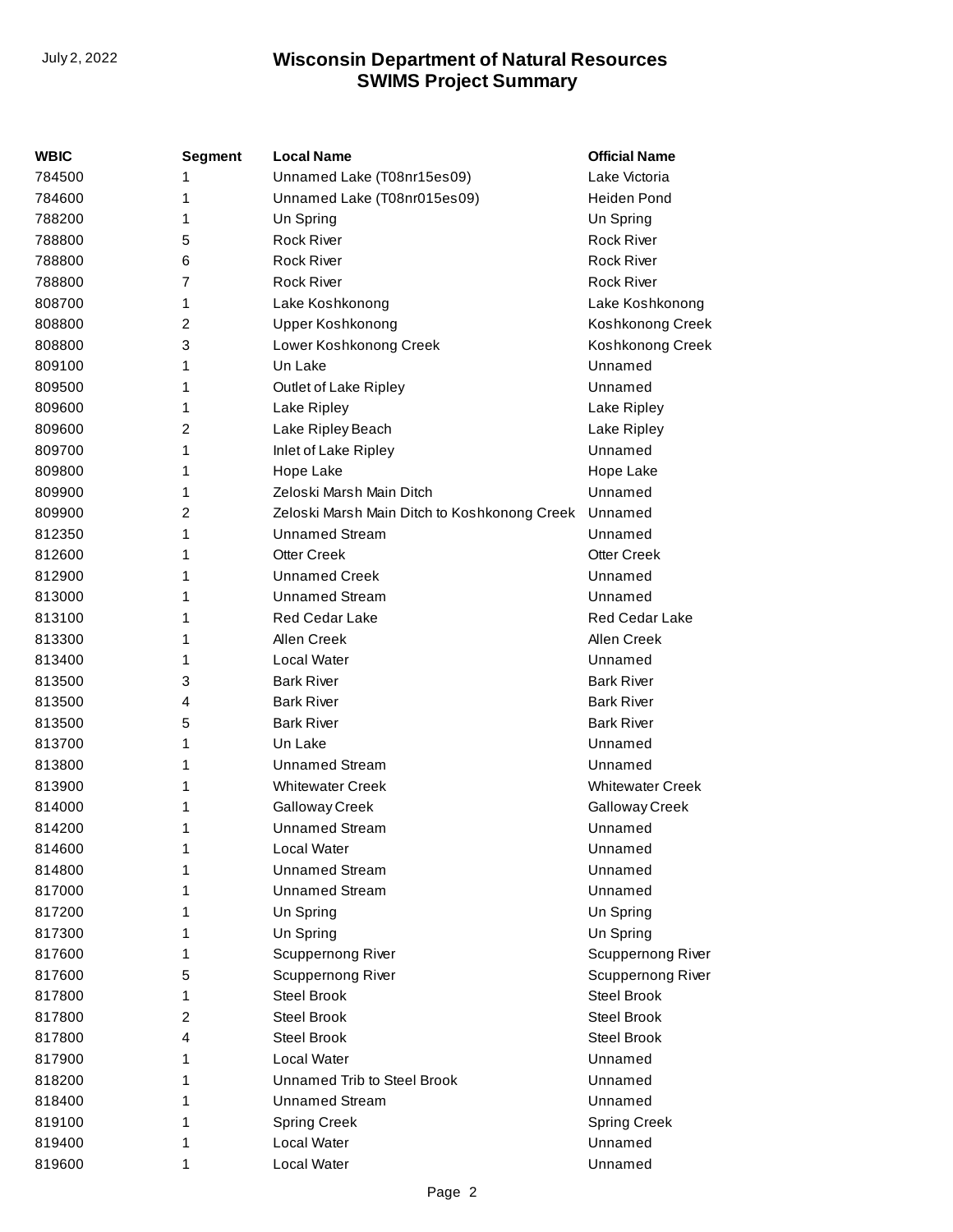| WBIC   | <b>Segment</b> | <b>Local Name</b>                           | <b>Official Name</b>     |
|--------|----------------|---------------------------------------------|--------------------------|
| 819800 | 1              | <b>Blue Spring Lake</b>                     | <b>Blue Spring Lake</b>  |
| 819900 | 1              | Mud Creek                                   | Mud Creek                |
| 820000 | 1              | Unnamed Stream                              | Unnamed                  |
| 820300 | 1              | Un Lake                                     | Unnamed                  |
| 820500 | 1              | <b>Unnamed Stream</b>                       | Unnamed                  |
| 820800 | 1              | Spring Lake Lower                           | Spring Lake              |
| 820800 | 2              | Lower Spring Lake Beach, Spring Lake, Lower | Spring Lake              |
| 821000 | 1              | <b>Upper Spring Lake</b>                    | <b>Upper Spring Lake</b> |
| 823000 | 1              | Green Isle Lake                             | Green Isle Lake          |
| 823100 | 1              | <b>Unnamed Stream</b>                       | Unnamed                  |
| 823300 | 1              | Duck Creek                                  | Duck Creek               |
| 823400 | 1              | <b>Unnamed Stream</b>                       | Unnamed                  |
| 823600 | 1              | <b>Unamed Stream</b>                        | Unnamed                  |
| 823700 | 1              | Goose Lake                                  | Goose Lake               |
| 823900 | 1              | Cushman Pond                                | Cushman Pond             |
| 824200 | 1              | Slabtown Pond                               | Slabtown Pond            |
| 824400 | 1              | Rome Millpond                               | Rome Mill Pond           |
| 828700 | 1              | Deer Creek                                  | Deer Creek               |
| 828700 | 2              | Deer Creek                                  | Deer Creek               |
| 828700 | 3              | Deer Creek                                  | Deer Creek               |
| 829100 | 1              | <b>Unnamed Stream</b>                       | Unnamed                  |
| 829700 | 3              | Crawfish River                              | Crawfish River           |
| 829700 | 4              | Crawfish River                              | <b>Crawfish River</b>    |
| 830100 | 1              | <b>Rock Creek</b>                           | <b>Rock Creek</b>        |
| 830100 | 2              | <b>Rock Creek</b>                           | <b>Rock Creek</b>        |
| 830100 | 3              | <b>Rock Creek</b>                           | <b>Rock Creek</b>        |
| 830100 | 4              | <b>Rock Creek</b>                           | <b>Rock Creek</b>        |
| 830100 | 5              | <b>Rock Creek</b>                           | <b>Rock Creek</b>        |
| 830300 | 1              | <b>Hoopers Millpond</b>                     | Hoopers Millpond         |
| 830400 | 1              | <b>Unnamed Stream</b>                       | Unnamed                  |
| 830600 | 1              | Unnamed Lake (T07nr13es14)                  | Unnamed                  |
| 830700 | 1              | <b>Rock Lake</b>                            | Rock Lake                |
| 830700 | 2              | Rock Lake Ferry Park Beach, Rock Lake       | Rock Lake                |
| 830700 | 3              | Rock Lake - Bartel's Beach                  | Rock Lake                |
| 830700 | 4              | Rock Lake - Sandy Beach West                | Rock Lake                |
| 830700 | 5              | Rock Lake - Sandy Beach East                | Rock Lake                |
| 830700 | 6              | Rock Lake (Tyranena Park Lake Access)       | Rock Lake                |
| 830800 | 1              | Mud Lake                                    | Mud Lake                 |
| 837500 | 1              | Maunesha River                              | Maunesha River           |
| 837500 | 2              | Maunesha River                              | Maunesha River           |
| 837600 | 1              | Stony Brook                                 | Stony Brook              |
| 837600 | 2              | Stony Brook                                 | Stony Brook              |
| 837700 | 1              | Unnamed                                     | Unnamed                  |
| 838100 | 1              | <b>Fireman Park Pond</b>                    | Firemen Park Pond        |
| 838300 | 1              | Waterloo Millpond                           | Maunesha Flowage         |
| 846700 | 1              | Johnson Creek                               | Johnson Creek            |
| 847100 | 1              | Hahns Lake                                  | Hahns Lake               |
| 847300 | 1              | <b>Unnamed Stream</b>                       | Unnamed                  |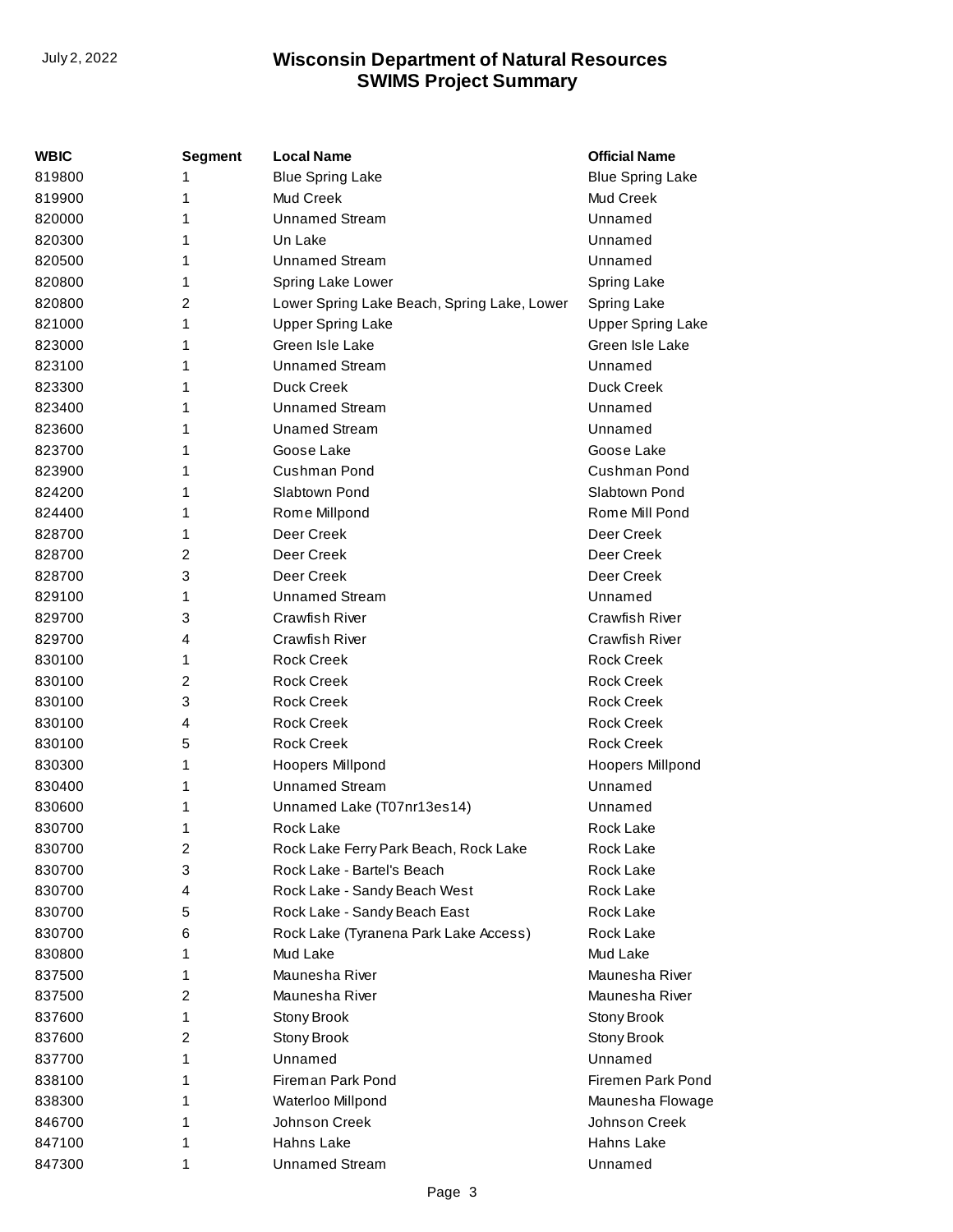| WBIC    | Segment | <b>Local Name</b>                                    | <b>Official Name</b> |
|---------|---------|------------------------------------------------------|----------------------|
| 847900  | 1       | Local Water                                          | Unnamed              |
| 848000  | 1       | <b>Unnamed Stream</b>                                | Unnamed              |
| 848200  | 3       | Oconomowoc River                                     | Oconomowoc River     |
| 848300  | 1       | <b>Battle Creek</b>                                  | <b>Battle Creek</b>  |
| 849200  | 1       | <b>Unnamed Stream</b>                                | Unnamed              |
| 853700  | 1       | <b>Local Water</b>                                   | Unnamed              |
| 853750  | 1       | TRIBUTARY TO THE ROCK RIVER                          | Unnamed              |
| 853800  | 1       | Ashippun River                                       | Ashippun River       |
| 4000015 | 1       | Ditch to Miljala Channel                             | Unnamed              |
| 4000017 | 1       | Local Water                                          | Unnamed              |
| 4000018 | 1       | Local Water                                          | Unnamed              |
| 5033535 | 1       | Local Water                                          | Unnamed              |
| 5033785 | 1       | <b>Unnamed Stream</b>                                | Unnamed              |
| 5034150 | 1       | <b>Unnamed Stream</b>                                | Unnamed              |
| 5034155 | 1       | Unnamed Trib to Crawfish R                           | Unnamed              |
| 5034257 | 1       | <b>Unnamed Stream</b>                                | Unnamed              |
| 5034365 | 1       | Unnamed                                              | Unnamed              |
| 5034446 | 1       | <b>Unnamed Stream</b>                                | Unnamed              |
| 5034486 | 1       | <b>Unnamed Stream</b>                                | Unnamed              |
| 5034536 | 1       | <b>Unnamed Stream</b>                                | Unnamed              |
| 5034624 | 1       | <b>Unnamed Stream</b>                                | Unnamed              |
| 5034716 | 1       | TRIBUTARY TO A TRIBUTARY TO THE ROCK<br><b>RIVER</b> | Unnamed              |
| 5034865 | 1       | Unnamed Trib to Maunesha R                           | Unnamed              |
| 5035063 | 1       | <b>Unnamed Stream</b>                                | Unnamed              |
| 5035109 | 1       | <b>Unnamed Stream</b>                                | Unnamed              |
| 5035145 | 1       | <b>Unnamed Creek</b>                                 | Unnamed              |
| 5035151 | 1       | <b>Unnamed Stream</b>                                | Unnamed              |
| 5035280 | 1       | <b>Unnamed Stream</b>                                | Unnamed              |
| 5035593 | 1       | <b>Unnamed Stream</b>                                | Unnamed              |
| 5035601 | 1       | <b>Unnamed Stream</b>                                | Unnamed              |
| 5035616 | 1       | Zeloski Marsh Ditch                                  | Unnamed              |
| 5035656 | 1       | Local Water                                          | Unnamed              |
| 5035762 | 1       | <b>Unnamed Stream</b>                                | Unnamed              |
| 5035768 | 1       | <b>Unnamed Stream</b>                                | Unnamed              |
| 5035786 | 1       | Unnamed Creek                                        | Unnamed              |
| 5035895 | 1       | <b>Unnamed Stream</b>                                | Unnamed              |
| 5035925 | 1       | <b>Unnamed Stream</b>                                | Unnamed              |
| 5035984 | 1       | <b>Unnamed Stream</b>                                | Unnamed              |
| 5036033 | 1       | <b>Unnamed Stream</b>                                | Unnamed              |
| 5036222 | 1       | <b>Unnamed Stream</b>                                | Unnamed              |
| 5036369 | 1       | <b>Unnamed Stream</b>                                | Unnamed              |
| 5036536 | 1       | <b>Unnamed Stream</b>                                | Unnamed              |
| 5036584 | 1       | <b>Unnamed Stream</b>                                | Unnamed              |
| 5036741 | 1       | <b>Unnamed Stream</b>                                | Unnamed              |
| 5036773 | 1       | <b>Unnamed Stream</b>                                | Unnamed              |
| 5036831 | 1       | <b>Unnamed Stream</b>                                | Unnamed              |
| 5036855 | 1       | <b>Unnamed Stream</b>                                | Unnamed              |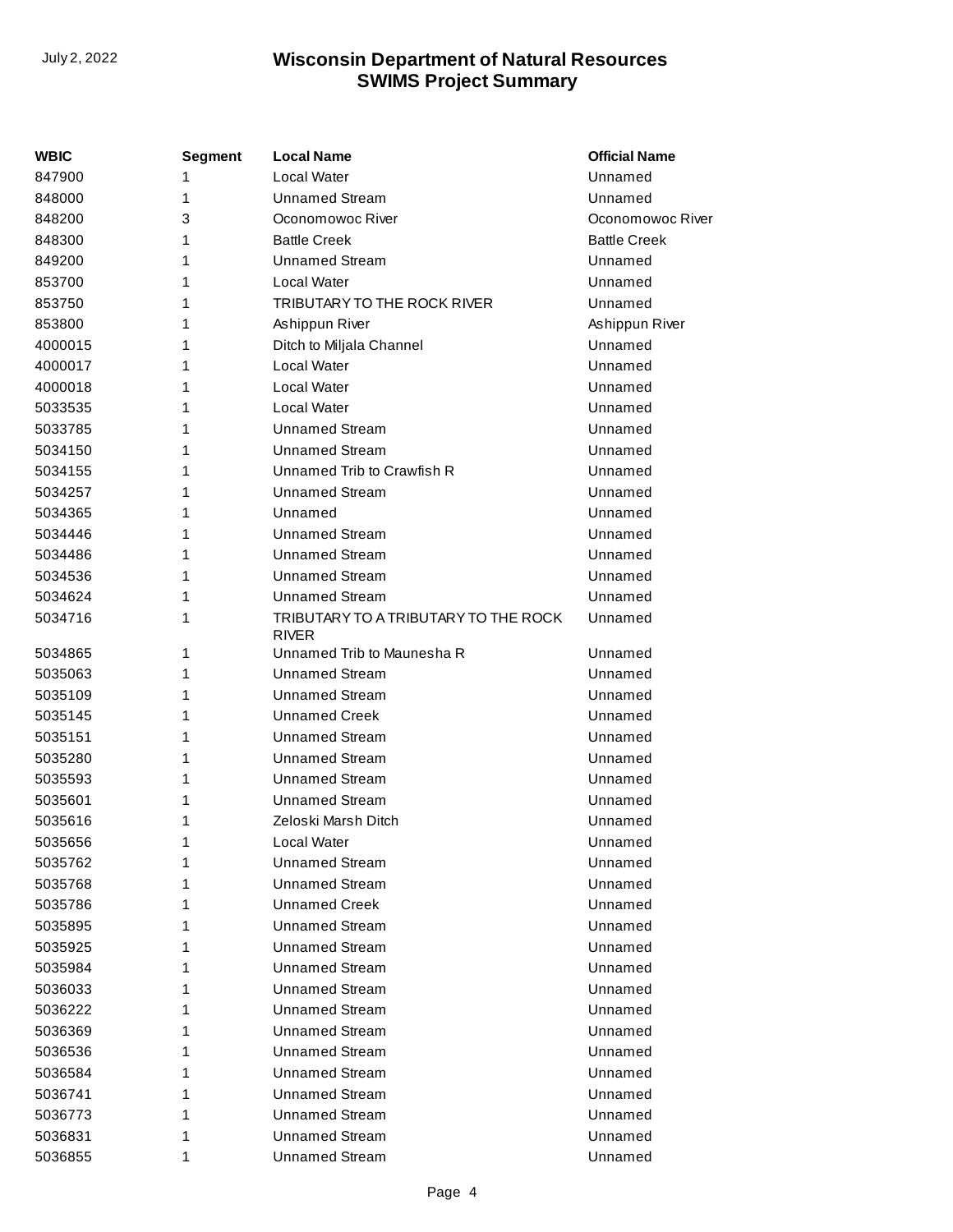| <b>WBIC</b> | <b>Segment</b> | <b>Local Name</b>           | <b>Official Name</b> |
|-------------|----------------|-----------------------------|----------------------|
| 5036878     | 1              | <b>Unnamed Stream</b>       | Unnamed              |
| 5036945     | 1              | <b>Unnamed Stream</b>       | Unnamed              |
| 5036970     | 1              | <b>Unnamed Stream</b>       | Unnamed              |
| 5037069     | 1              | Unnamed Stream              | Unnamed              |
| 5037167     | 1              | <b>Unnamed Stream</b>       | Unnamed              |
| 5037175     | 1              | <b>Unnamed Stream</b>       | Unnamed              |
| 5037189     | 1              | <b>Unnamed Stream</b>       | Unnamed              |
| 5037264     | 1              | Unnamed Stream              | Unnamed              |
| 5037363     | 1              | Unnamed Stream              | Unnamed              |
| 5037568     | 1              | <b>Unnamed Stream</b>       | Unnamed              |
| 5037587     | 1              | <b>Unnamed Stream</b>       | Unnamed              |
| 5037611     | 1              | Unnamed Stream              | Unnamed              |
| 5037634     | 1              | <b>Unnamed Stream</b>       | Unnamed              |
| 5037659     | 1              | <b>Unnamed Stream</b>       | Unnamed              |
| 5037670     | 1              | Local Water                 | Unnamed              |
| 5037735     | 1              | Unnamed Stream              | Unnamed              |
| 5037810     | 1              | <b>Unnamed Stream</b>       | Unnamed              |
| 5037901     | 1              | <b>Unnamed Stream</b>       | Unnamed              |
| 5037952     | 1              | <b>Unnamed Stream</b>       | Unnamed              |
| 5037984     | 1              | Unnamed                     | Unnamed              |
| 5038203     | 1              | Unnamed Trib to Allen Creek | Unnamed              |
| 5038272     | 1              | <b>Unnamed Stream</b>       | Unnamed              |
| 5038412     | 1              | <b>Unnamed Stream</b>       | Unnamed              |
| 5038548     | 1              | Unnamed Stream              | Unnamed              |
| 5573354     | 1              | Local Water                 | Unnamed              |
| 5573917     | 1              | Local Water                 | Unnamed              |
| 5573926     | 1              | Local Water                 | Unnamed              |
| 5574049     | 1              | Local Water                 | Unnamed              |
| 5574327     | 1              | Local Water                 | Unnamed              |
| 5574549     | 1              | Local Water                 | Unnamed              |
| 5574606     | 1              | Local Water                 | Unnamed              |
| 5574713     | 1              | Local Water                 | Unnamed              |
| 5574793     | 1              | Local Water                 | Unnamed              |
| 5574882     | 1              | Local Water                 | Unnamed              |
| 5575032     | 1              | Local Water                 | Unnamed              |
| 5575055     | 1              | Local Water                 | Unnamed              |
| 5575079     | 1              | Local Water                 | Unnamed              |
| 5575268     | 1              | Local Water                 | Unnamed              |
| 5575358     | 1              | Local Water                 | Unnamed              |
| 5575615     | 1              | Local Water                 | Unnamed              |
| 5575756     | 1              | Local Water                 | Unnamed              |
| 5575779     | 1              | Local Water                 | Unnamed              |
| 5576088     | 1              | Local Water                 | Unnamed              |
| 5576121     | 1              | Local Water                 | Unnamed              |
| 5576196     | 1              | Local Water                 | Unnamed              |
| 5576219     | 1              | Local Water                 | Unnamed              |
| 5576354     | 1              | Local Water                 | Unnamed              |
| 5576410     | 1              | Local Water                 | Unnamed              |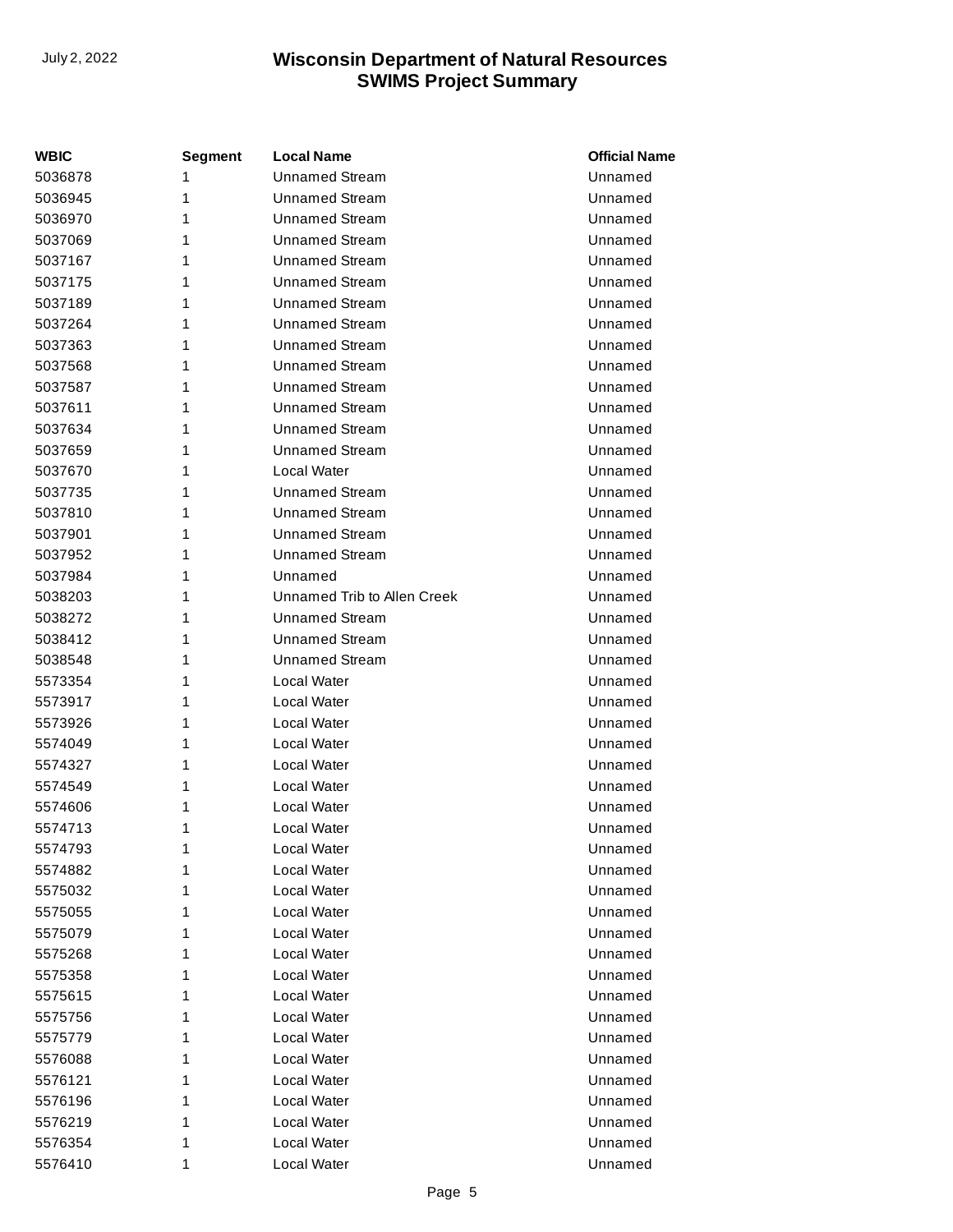| <b>WBIC</b>              | <b>Segment</b>     | <b>Local Name</b>  |                   | <b>Official Name</b>        |                                                         |
|--------------------------|--------------------|--------------------|-------------------|-----------------------------|---------------------------------------------------------|
| 5576427                  | 1                  | Local Water        |                   | Unnamed                     |                                                         |
| 5576478                  | 1                  | Local Water        |                   | Unnamed                     |                                                         |
| 5576686                  | 1                  | Local Water        |                   | Unnamed                     |                                                         |
| 5576709                  | 1                  | Local Water        |                   | Unnamed                     |                                                         |
| 5576716                  | 1                  | Local Water        |                   | Unnamed                     |                                                         |
| 5576717                  | 1                  | Local Water        |                   | Unnamed                     |                                                         |
| 5576740                  | 1                  | Local Water        |                   | Unnamed                     |                                                         |
| 5576741                  | 1                  | Local Water        |                   | Unnamed                     |                                                         |
| 5576762                  | 1                  | <b>Local Water</b> |                   | Unnamed                     |                                                         |
| 5576802                  | 1                  | Local Water        |                   | Unnamed                     |                                                         |
| 5576810                  | 1                  | Local Water        |                   | Unnamed                     |                                                         |
| 5576820                  | 1                  | Local Water        |                   | Unnamed                     |                                                         |
| 5576828                  | 1                  | Local Water        |                   | Unnamed                     |                                                         |
| 5576865                  | 1                  | Local Water        |                   | Unnamed                     |                                                         |
| 5576896                  | 1                  | Local Water        |                   | Unnamed                     |                                                         |
| 5576933                  | 1                  | Local Water        |                   | Unnamed                     |                                                         |
| 5576998                  | 1                  | Local Water        |                   | Unnamed                     |                                                         |
| 5577007                  | 1                  | Local Water        |                   | Unnamed                     |                                                         |
| 5577019                  |                    | Local Water        |                   |                             |                                                         |
|                          | 1                  | Local Water        |                   | Unnamed<br>Unnamed          |                                                         |
| 5577026                  | 1                  |                    |                   |                             |                                                         |
| 5577036                  | 1                  | Local Water        |                   | Unnamed                     |                                                         |
| 5577222                  | 1                  | Local Water        |                   | Unnamed                     |                                                         |
| 5577321                  | 1                  | Local Water        |                   | Unnamed                     |                                                         |
| 5577520                  | 1                  | Local Water        |                   | Unnamed                     |                                                         |
| 5577533                  | 1                  | Local Water        |                   | Unnamed                     |                                                         |
| 5588717                  | 1                  | Local Water        |                   | Unnamed                     |                                                         |
| 5588762                  | 1                  | Local Water        |                   | Unnamed                     |                                                         |
| 5588790                  | 1                  | Local Water        |                   | Unnamed                     |                                                         |
| 5588801                  | 1                  | Local Water        |                   | Unnamed                     |                                                         |
| 5590490                  | 1                  | Local Water        |                   | Unnamed                     |                                                         |
| <b>Lab Account Codes</b> |                    |                    |                   |                             |                                                         |
| <b>Account Code</b>      | <b>Description</b> |                    |                   | <b>Start Date</b>           | <b>End Date</b>                                         |
| <b>Forms</b>             |                    |                    |                   |                             |                                                         |
| <b>Form Code</b>         | <b>Form Name</b>   |                    |                   |                             |                                                         |
| <b>Methods</b>           |                    |                    |                   |                             |                                                         |
| <b>Method Code</b>       |                    | <b>Description</b> |                   |                             |                                                         |
| <b>Fieldwork Events</b>  |                    |                    |                   |                             |                                                         |
| <b>Start Date</b>        | <b>Status</b>      | <b>Field ID</b>    | <b>Station ID</b> | <b>Station Name</b>         |                                                         |
| 04/29/2011               | <b>COMPLETE</b>    |                    | 10030698          | Lower Spring Lake South Bay |                                                         |
| 06/06/2011               | <b>COMPLETE</b>    |                    | 10014862          | Lake Ripley                 |                                                         |
| 04/10/2012 15:00         | <b>COMPLETE</b>    |                    | 10017783          |                             | Rock Lake -- Access Nr S Ferry Dr - North Of Rock Creek |
| <b>Documents</b>         |                    |                    |                   |                             |                                                         |